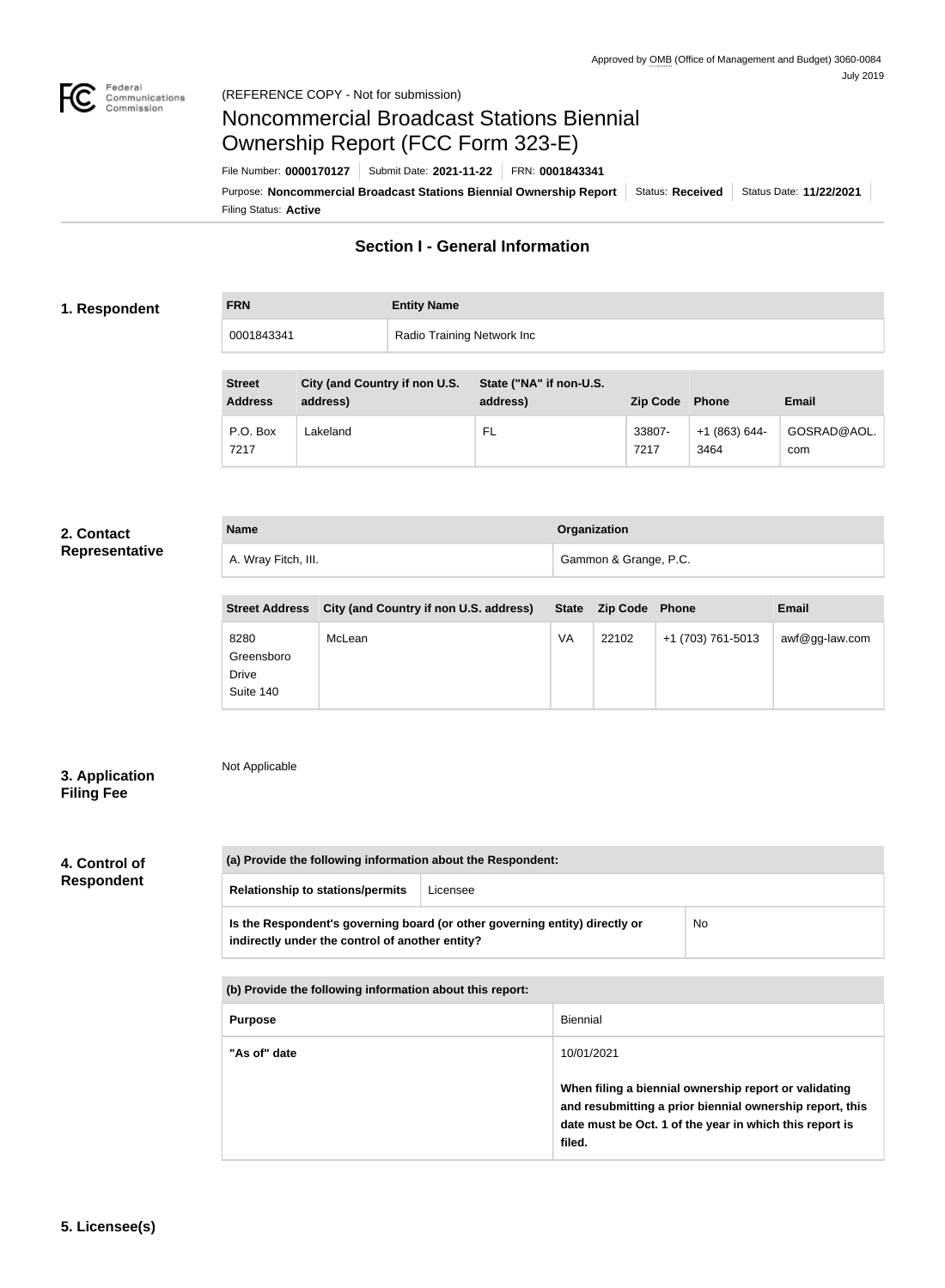**and Station(s)**

×

| Licensee/Permittee Name    | <b>FRN</b> |
|----------------------------|------------|
| Radio Training Network Inc | 0001843341 |

| Fac. ID No. | <b>Call Sign</b> | <b>City</b>            | <b>State</b> | <b>Service</b> |
|-------------|------------------|------------------------|--------------|----------------|
| 2922        | <b>WLFA</b>      | <b>ASHEVILLE</b>       | NC           | <b>FM</b>      |
| 3681        | <b>KWFC</b>      | SPRINGFIELD            | <b>MO</b>    | <b>FM</b>      |
| 5018        | <b>WRTP</b>      | <b>FRANKLINTON</b>     | NC           | <b>FM</b>      |
| 8499        | <b>WCCE</b>      | <b>BUIES CREEK</b>     | NC           | <b>FM</b>      |
| 17566       | <b>WPFJ</b>      | <b>FRANKLIN</b>        | NC           | AM             |
| 17765       | <b>WCFJ</b>      | <b>IRMO</b>            | <b>SC</b>    | <b>FM</b>      |
| 21506       | <b>WJLF</b>      | <b>GAINESVILLE</b>     | FL.          | <b>FM</b>      |
| 21797       | WDVH-FM          | <b>TRENTON</b>         | FL.          | <b>FM</b>      |
| 23615       | <b>WIZB</b>      | ABBEVILLE              | <b>AL</b>    | <b>FM</b>      |
| 27674       | <b>WHLG</b>      | PORT ST. LUCIE         | FL.          | <b>FM</b>      |
| 40159       | WAQV             | <b>CRYSTAL RIVER</b>   | <b>FL</b>    | <b>FM</b>      |
| 40160       | WHIJ             | <b>OCALA</b>           | FL.          | <b>FM</b>      |
| 46969       | WNUE-FM          | <b>DELTONA</b>         | FL.          | <b>FM</b>      |
| 48390       | <b>WCRJ</b>      | <b>JACKSONVILLE</b>    | FL.          | <b>FM</b>      |
| 51636       | <b>KWND</b>      | SPRINGFIELD            | <b>MO</b>    | <b>FM</b>      |
| 53562       | <b>WMSL</b>      | <b>ATHENS</b>          | GA           | FM             |
| 53679       | WVFJ-FM          | <b>GREENVILLE</b>      | GA           | <b>FM</b>      |
| 54856       | WLFJ-FM          | <b>GREENVILLE</b>      | <b>SC</b>    | <b>FM</b>      |
| 54857       | <b>WJIS</b>      | <b>BRADENTON</b>       | <b>FL</b>    | <b>FM</b>      |
| 54859       | <b>WAFJ</b>      | <b>BELVEDERE</b>       | <b>SC</b>    | <b>FM</b>      |
| 60262       | <b>WCIE</b>      | <b>NEW PORT RICHEY</b> | FL.          | <b>FM</b>      |
| 62206       | <b>WPHH</b>      | HOPE HULL              | AL           | <b>FM</b>      |
| 67212       | <b>WAHP</b>      | DUE WEST               | <b>SC</b>    | <b>FM</b>      |
| 67213       | <b>WRAF</b>      | <b>TOCCOA FALLS</b>    | GA           | <b>FM</b>      |
| 72377       | <b>WALC</b>      | <b>CHARLESTON</b>      | <b>SC</b>    | <b>FM</b>      |
| 73239       | WSHP-FM          | <b>EASLEY</b>          | <b>SC</b>    | <b>FM</b>      |
| 76588       | <b>WMBJ</b>      | <b>MURRELLS INLET</b>  | <b>SC</b>    | <b>FM</b>      |
| 77327       | <b>WTXR</b>      | <b>TOCCOA FALLS</b>    | GA           | <b>FM</b>      |
| 81147       | <b>WJFH</b>      | <b>SEBRING</b>         | FL.          | <b>FM</b>      |
| 84438       | <b>WGFJ</b>      | <b>CROSS HILL</b>      | <b>SC</b>    | <b>FM</b>      |
| 85801       | <b>WLFS</b>      | PORT WENTWORTH         | GA           | <b>FM</b>      |
| 86172       | <b>WWWD</b>      | <b>BOLINGBROKE</b>     | GA           | FM             |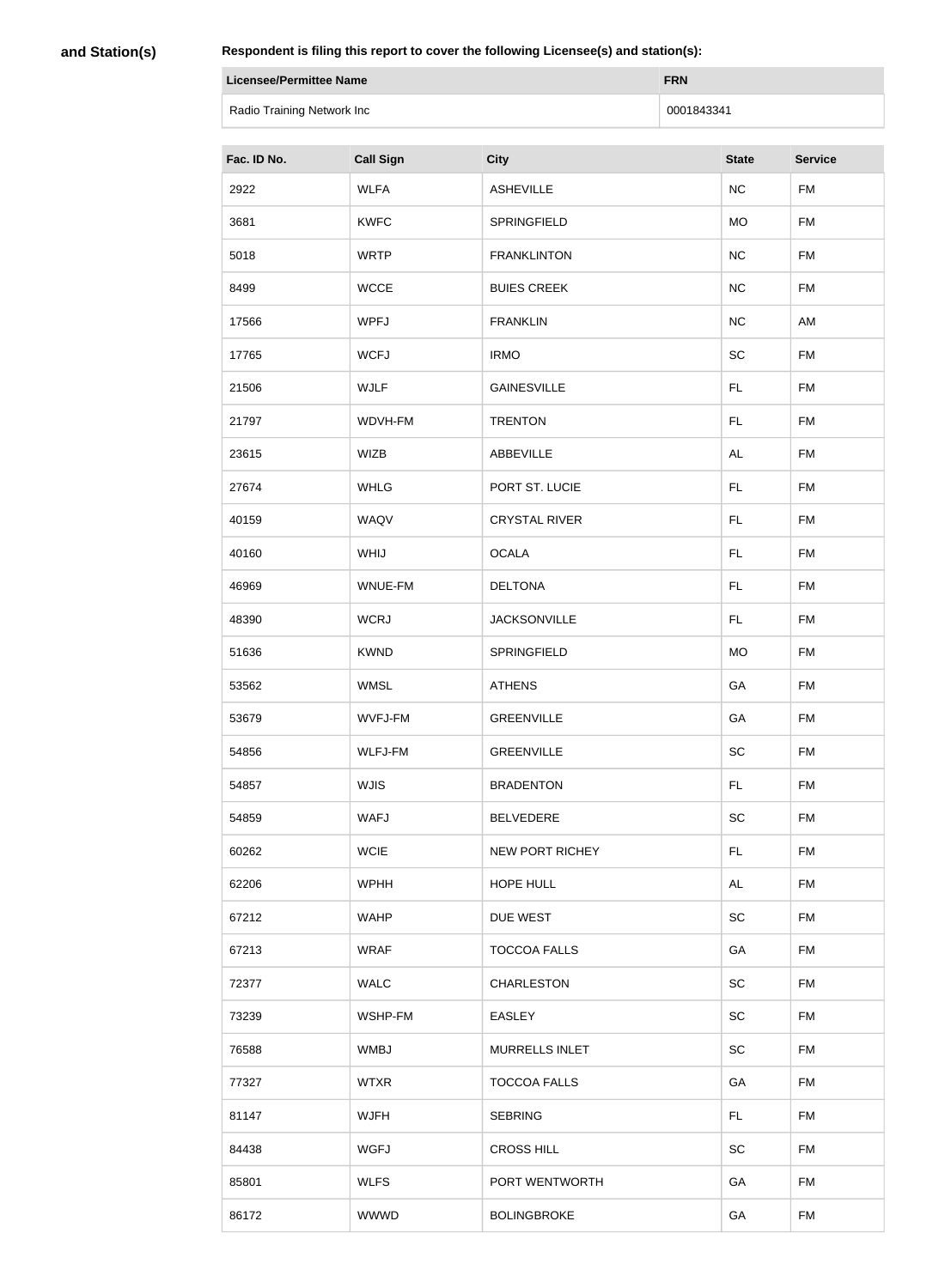| 89051  | <b>WTSM</b> | <b>WOODVILLE</b>   | FL        | FM        |
|--------|-------------|--------------------|-----------|-----------|
| 93274  | <b>WFLJ</b> | <b>FROSTPROOF</b>  | FL        | <b>FM</b> |
| 170969 | <b>WZAE</b> | <b>WADLEY</b>      | GA        | <b>FM</b> |
| 173883 | WHRT-FM     | <b>COKESBURY</b>   | <b>SC</b> | <b>FM</b> |
| 173901 | <b>WZLC</b> | <b>SUMMERVILLE</b> | <b>SC</b> | <b>FM</b> |
| 174989 | <b>WBIJ</b> | <b>SALUDA</b>      | <b>SC</b> | FM        |
| 175640 | <b>WRFJ</b> | <b>FORT MILL</b>   | <b>SC</b> | <b>FM</b> |
| 175649 | <b>KCKJ</b> | <b>SARCOXIE</b>    | <b>MO</b> | FM        |
| 176341 | <b>WLFH</b> | <b>CLAXTON</b>     | GA        | <b>FM</b> |
|        |             |                    |           |           |

### **Section II – Biennial Ownership Information**

**1. 47 C.F.R. Section 73.3613 Documents**

Licensee Respondents that hold authorizations for one or more full power television, AM, and/or FM stations should list all contracts and other instruments set forth in 47 C.F.R. Section 73.3613(a) through (c) for the facility or facilities listed on this report. If the agreement is a network affiliation agreement, check the appropriate box. Otherwise, select "Other." Non-Licensee Respondents should select "Not Applicable" in response to this question.

| <b>Document Information</b>                     |                                        |  |
|-------------------------------------------------|----------------------------------------|--|
| Description of contract or instrument           | <b>Bylaws</b>                          |  |
| Parties to contract or instrument               | Radio Training Network, Inc.           |  |
| Date of execution                               | 10/1984                                |  |
| Date of expiration                              | No expiration date                     |  |
| <b>Agreement type</b><br>(check all that apply) | Other<br><b>Agreement Type: Bylaws</b> |  |

| <b>Document Information</b>                     |                                                                                       |  |  |
|-------------------------------------------------|---------------------------------------------------------------------------------------|--|--|
| Description of contract or instrument           | Articles of Amendment to Articles of Incorporation                                    |  |  |
| Parties to contract or instrument               | Radio Training Network, Inc.; State of Georgia                                        |  |  |
| Date of execution                               | 02/1991                                                                               |  |  |
| Date of expiration                              | No expiration date                                                                    |  |  |
| <b>Agreement type</b><br>(check all that apply) | Other<br><b>Agreement Type:</b> Articles of Amendment to Articles of<br>Incorporation |  |  |

#### **Document Information**

| Description of contract or instrument           | Articles of Incorporation                                 |
|-------------------------------------------------|-----------------------------------------------------------|
| Parties to contract or instrument               | Radio Training Network, Inc.; State of Georgia            |
| Date of execution                               | 10/1984                                                   |
| Date of expiration                              | No expiration date                                        |
| <b>Agreement type</b><br>(check all that apply) | Other<br><b>Agreement Type: Articles of Incorporation</b> |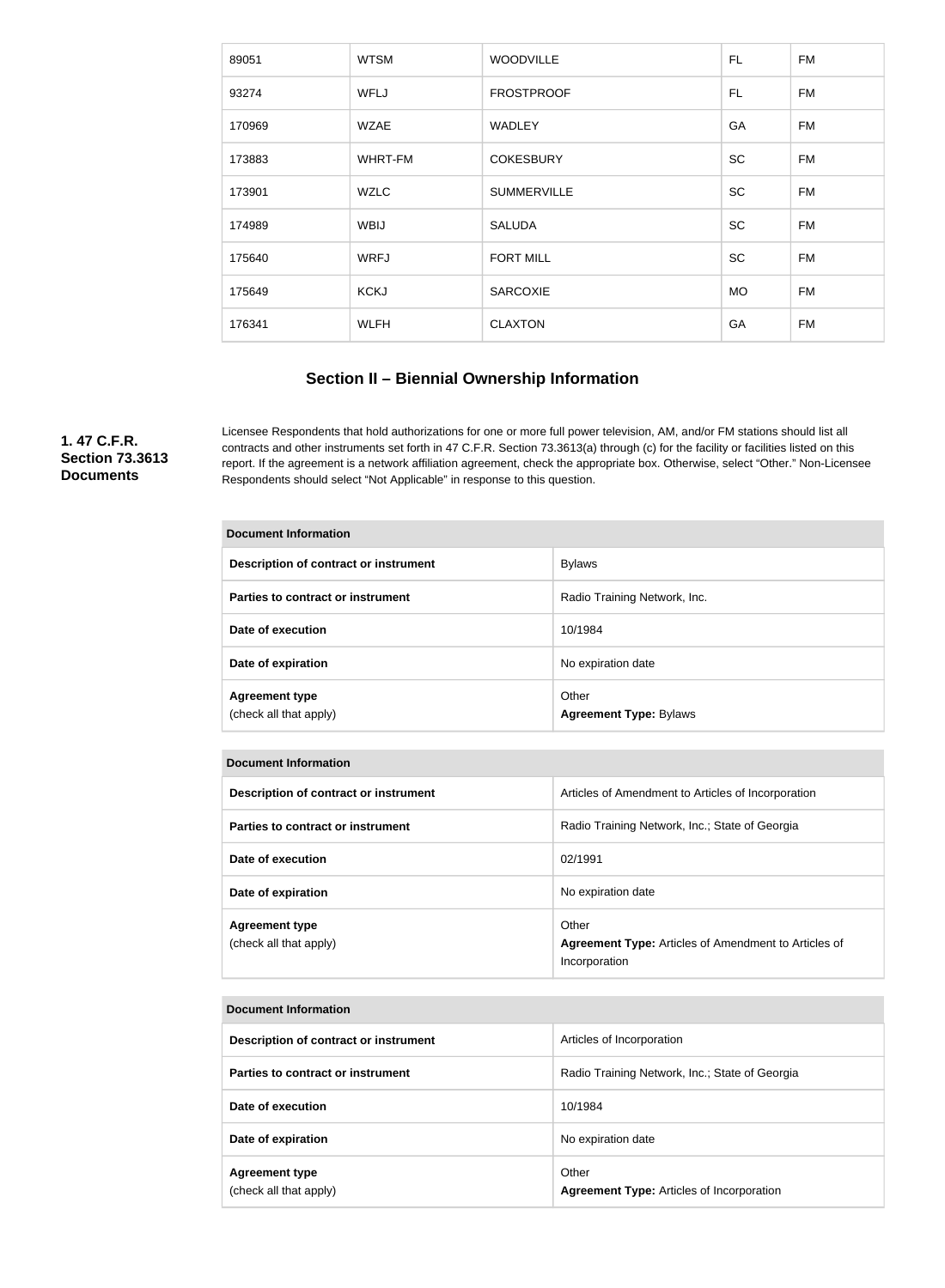**(a)** Ownership Interests. This Question requires Respondents to enter detailed information about ownership interests by generating a series of subforms. Answer each question on each subform. The first subform listing should be for the Respondent itself. If the Respondent is not a natural person, also list each of the officers, members of the governing board (or other governing entity), stockholders, and any other persons or entities with a direct attributable interest in the Respondent pursuant to the standards set forth in 47 C.F.R. Section 73.3555. (A "direct" interest is one that is not held through any intervening companies or entities.) List each interest holder with a direct attributable interest in the Respondent separately.

Leave the percentage of total assets (Equity Debt Plus) field blank for an interest holder unless that interest holder has an attributable interest in the Respondent solely on the basis of the Commission's Equity Debt Plus attribution standard, 47 C.F.R. Section 73.3555, Note 2(i).

In the case of vertical or indirect ownership structures, list only those interests in the Respondent that also represent an attributable interest in the Licensee(s) for which the report is being submitted.

Entities that are part of an organizational structure that includes holding companies or other forms of indirect ownership must file separate ownership reports. In such a structure do not report, or file a separate report for, any interest holder that does not have an attributable interest in the Licensee(s) for which the report is being submitted.

Please see the Instructions for further detail concerning interests that must be reported in response to this question.

The Respondent must provide an FCC Registration Number for each interest holder reported in response to this question. Please see the Instructions for detailed information and guidance concerning this requirement.

| <b>FRN</b>                                                                                                                       | 0001843341                                              |                      |  |
|----------------------------------------------------------------------------------------------------------------------------------|---------------------------------------------------------|----------------------|--|
| <b>Entity Name</b>                                                                                                               | Radio Training Network Inc                              |                      |  |
| <b>Address</b>                                                                                                                   | PO Box                                                  |                      |  |
|                                                                                                                                  | <b>Street 1</b>                                         | P.O. Box 7217        |  |
|                                                                                                                                  | <b>Street 2</b>                                         |                      |  |
|                                                                                                                                  | <b>City</b>                                             | Lakeland             |  |
|                                                                                                                                  | State ("NA" if non-U.S.<br>address)                     | <b>FL</b>            |  |
|                                                                                                                                  | <b>Zip/Postal Code</b>                                  | 33807-7217           |  |
|                                                                                                                                  | Country (if non-U.S.<br>address)                        | <b>United States</b> |  |
| <b>Listing Type</b>                                                                                                              | Respondent                                              |                      |  |
| <b>Positional Interests</b><br>(check all that apply)                                                                            | Respondent                                              |                      |  |
| <b>Tribal Nation or Tribal</b><br><b>Entity</b>                                                                                  | Interest holder is not a Tribal nation or Tribal entity |                      |  |
| <b>Interest Percentages</b>                                                                                                      | Voting                                                  | 0.0%                 |  |
| (enter percentage values<br>from 0.0 to 100.0)                                                                                   | <b>Equity</b>                                           | 0.0%                 |  |
|                                                                                                                                  | <b>Total assets (Equity Debt</b><br>Plus)               | 0.0%                 |  |
| Does interest holder have an attributable interest in one or more broadcast stations<br>No<br>that do not appear on this report? |                                                         |                      |  |

**Ownership Information**

#### **Ownership Information**

| <b>FRN</b>     | 0020022653        |  |
|----------------|-------------------|--|
| <b>Name</b>    | James L. Campbell |  |
| <b>Address</b> | PO Box            |  |
|                |                   |  |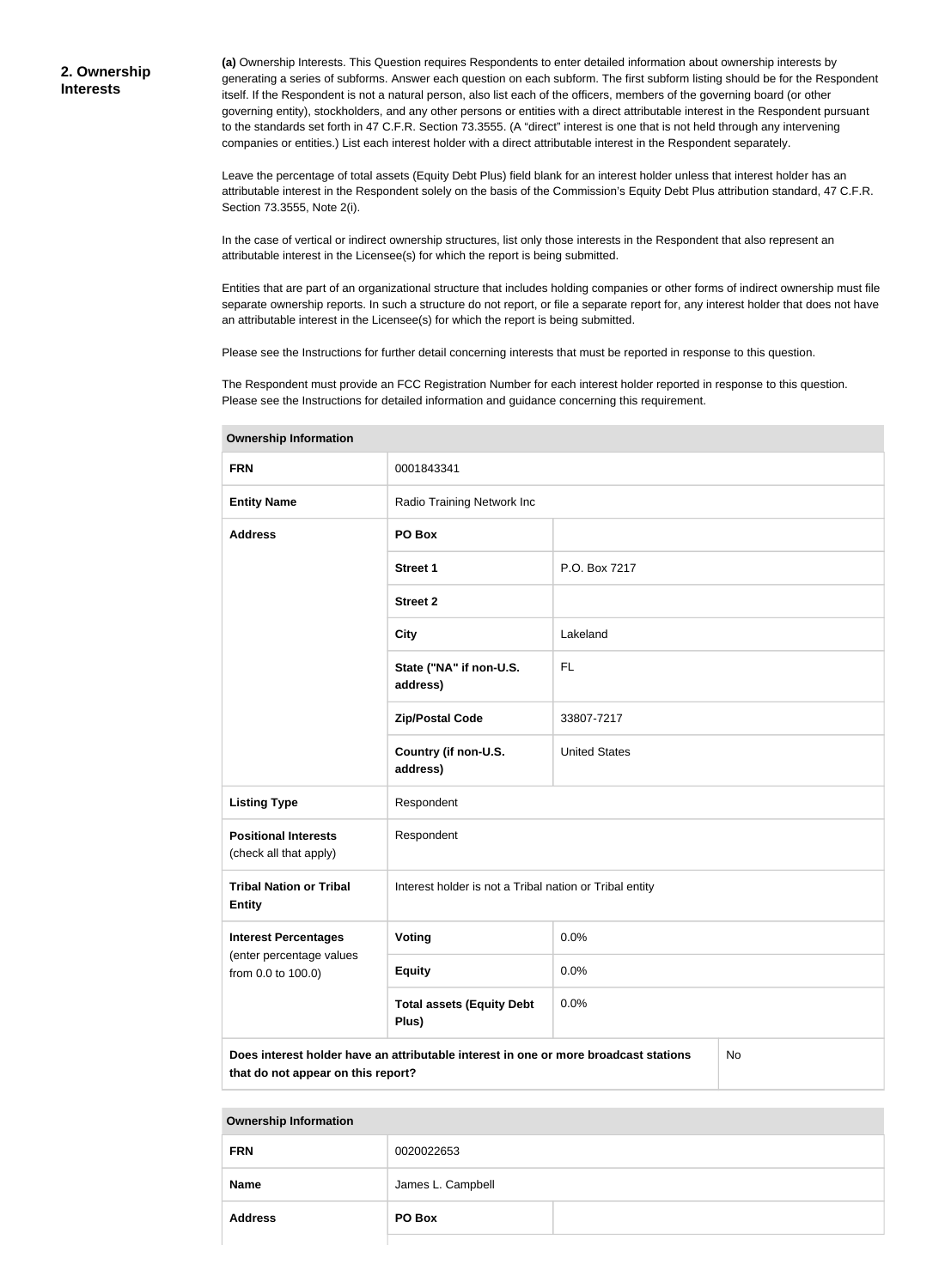|                                                                                            | <b>Street 1</b>                                                | 2860 Medinah Circle    |  |
|--------------------------------------------------------------------------------------------|----------------------------------------------------------------|------------------------|--|
|                                                                                            | <b>Street 2</b>                                                |                        |  |
|                                                                                            | <b>City</b>                                                    | Lakeland               |  |
|                                                                                            | State ("NA" if non-U.S.<br>address)                            | FL                     |  |
|                                                                                            | <b>Zip/Postal Code</b>                                         | 33803                  |  |
|                                                                                            | Country (if non-U.S.<br>address)                               | <b>United States</b>   |  |
| <b>Listing Type</b>                                                                        | Other Interest Holder                                          |                        |  |
| <b>Positional Interests</b><br>(check all that apply)                                      | Officer, Member of Governing Board (or other governing entity) |                        |  |
| <b>Principal Profession or</b><br><b>Occupation</b>                                        | President of Radio Training Network, Inc.                      |                        |  |
| <b>By Whom Appointed or</b><br><b>Elected</b>                                              | <b>Board of Directors</b>                                      |                        |  |
| Citizenship, Gender,                                                                       | <b>Citizenship</b>                                             | <b>US</b>              |  |
| <b>Ethnicity, and Race</b><br><b>Information (Natural</b>                                  | Gender                                                         | Male                   |  |
| Persons Only)                                                                              | <b>Ethnicity</b>                                               | Not Hispanic or Latino |  |
|                                                                                            | Race                                                           | White                  |  |
| <b>Interest Percentages</b>                                                                | <b>Voting</b>                                                  | 20.0%                  |  |
| (enter percentage values<br>from 0.0 to 100.0)                                             | <b>Equity</b>                                                  | 0.0%                   |  |
|                                                                                            | <b>Total assets (Equity Debt</b><br>Plus)                      | 0.0%                   |  |
| Does interest holder have an attributable interest in one or more broadcast stations<br>No |                                                                |                        |  |

#### **that do not appear on this report?**

| <b>Ownership Information</b>                          |                                     |                      |
|-------------------------------------------------------|-------------------------------------|----------------------|
| <b>FRN</b>                                            | 9990053911                          |                      |
| <b>Name</b>                                           | Ruth J. Campbell                    |                      |
| <b>Address</b>                                        | PO Box                              |                      |
|                                                       | <b>Street 1</b>                     | 2860 Medinah Circle  |
|                                                       | <b>Street 2</b>                     |                      |
|                                                       | <b>City</b>                         | Lakeland             |
|                                                       | State ("NA" if non-U.S.<br>address) | <b>FL</b>            |
|                                                       | <b>Zip/Postal Code</b>              | 33803                |
|                                                       | Country (if non-U.S.<br>address)    | <b>United States</b> |
| <b>Listing Type</b>                                   | Other Interest Holder               |                      |
| <b>Positional Interests</b><br>(check all that apply) | Other - Assistant Secretary         |                      |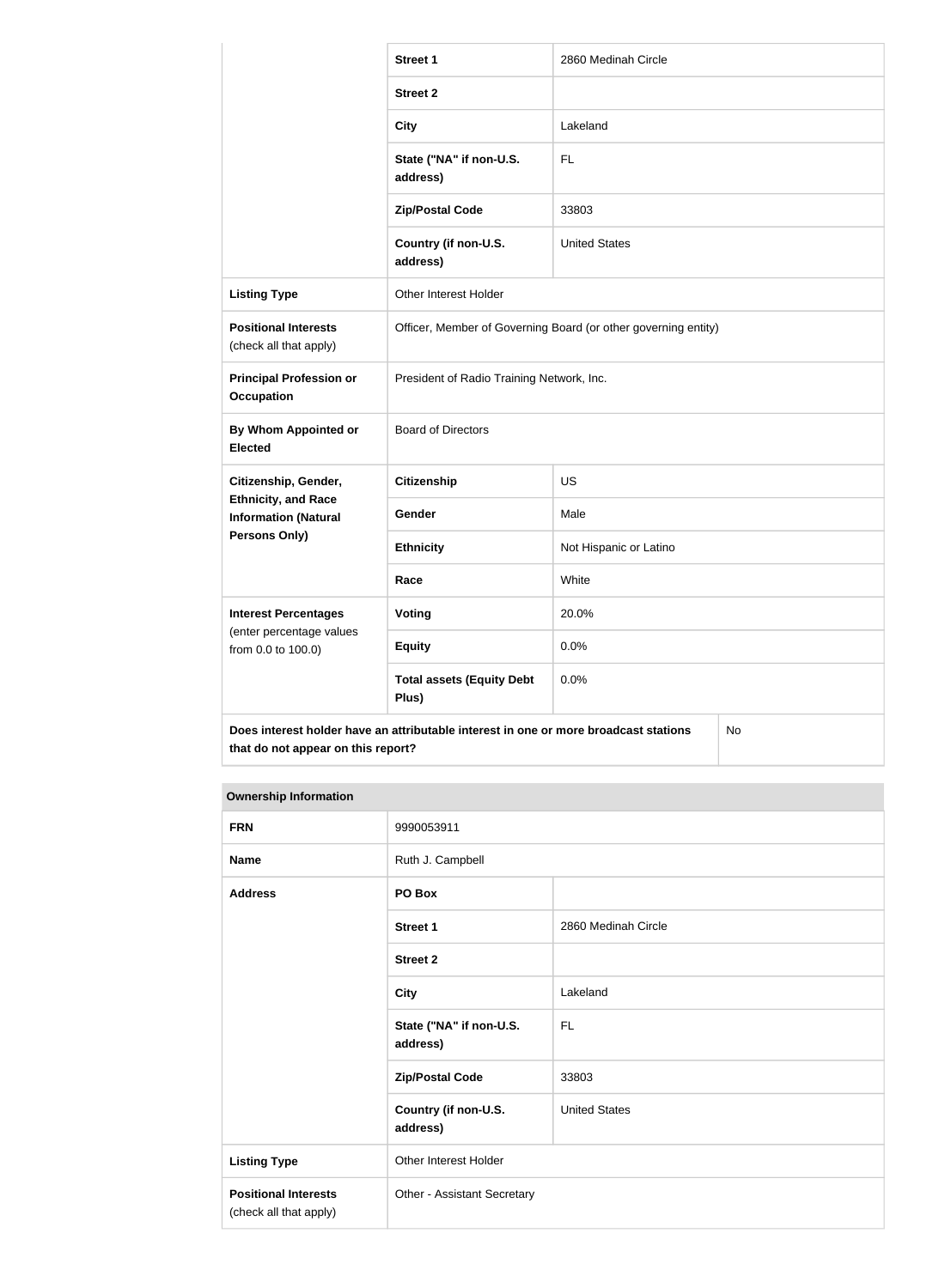| <b>Principal Profession or</b><br><b>Occupation</b>                                                | <b>Executive Secretary</b>                |                        |  |
|----------------------------------------------------------------------------------------------------|-------------------------------------------|------------------------|--|
| By Whom Appointed or<br><b>Elected</b>                                                             | <b>Board of Directors</b>                 |                        |  |
| Citizenship, Gender,<br><b>Ethnicity, and Race</b><br><b>Information (Natural</b><br>Persons Only) | <b>Citizenship</b>                        | <b>US</b>              |  |
|                                                                                                    | Gender                                    | Female                 |  |
|                                                                                                    | <b>Ethnicity</b>                          | Not Hispanic or Latino |  |
|                                                                                                    | Race                                      | White                  |  |
| <b>Interest Percentages</b><br>(enter percentage values<br>from 0.0 to 100.0)                      | <b>Voting</b>                             | 0.0%                   |  |
|                                                                                                    | <b>Equity</b>                             | 0.0%                   |  |
|                                                                                                    | <b>Total assets (Equity Debt</b><br>Plus) | 0.0%                   |  |
| <b>No</b><br>Does interest holder have an attributable interest in one or more broadcast stations  |                                           |                        |  |

**that do not appear on this report?**

| <b>Ownership Information</b>                              |                                                                |                        |
|-----------------------------------------------------------|----------------------------------------------------------------|------------------------|
| <b>FRN</b>                                                | 0020022513                                                     |                        |
| <b>Name</b>                                               | Michael L. Watkins                                             |                        |
| <b>Address</b>                                            | PO Box                                                         |                        |
|                                                           | <b>Street 1</b>                                                | 1447 Tangier Way       |
|                                                           | <b>Street 2</b>                                                |                        |
|                                                           | <b>City</b>                                                    | Sarasota               |
|                                                           | State ("NA" if non-U.S.<br>address)                            | <b>FL</b>              |
|                                                           | <b>Zip/Postal Code</b>                                         | 34239                  |
|                                                           | Country (if non-U.S.<br>address)                               | <b>United States</b>   |
| <b>Listing Type</b>                                       | Other Interest Holder                                          |                        |
| <b>Positional Interests</b><br>(check all that apply)     | Officer, Member of Governing Board (or other governing entity) |                        |
| <b>Principal Profession or</b><br><b>Occupation</b>       | President of a Foundation                                      |                        |
| By Whom Appointed or<br><b>Elected</b>                    | <b>Board of Directors</b>                                      |                        |
| Citizenship, Gender,                                      | Citizenship                                                    | US                     |
| <b>Ethnicity, and Race</b><br><b>Information (Natural</b> | Gender                                                         | Male                   |
| Persons Only)                                             | <b>Ethnicity</b>                                               | Not Hispanic or Latino |
|                                                           | Race                                                           | White                  |
| <b>Interest Percentages</b>                               | Voting                                                         | 20.0%                  |
| (enter percentage values<br>from 0.0 to 100.0)            | <b>Equity</b>                                                  | 0.0%                   |
|                                                           |                                                                |                        |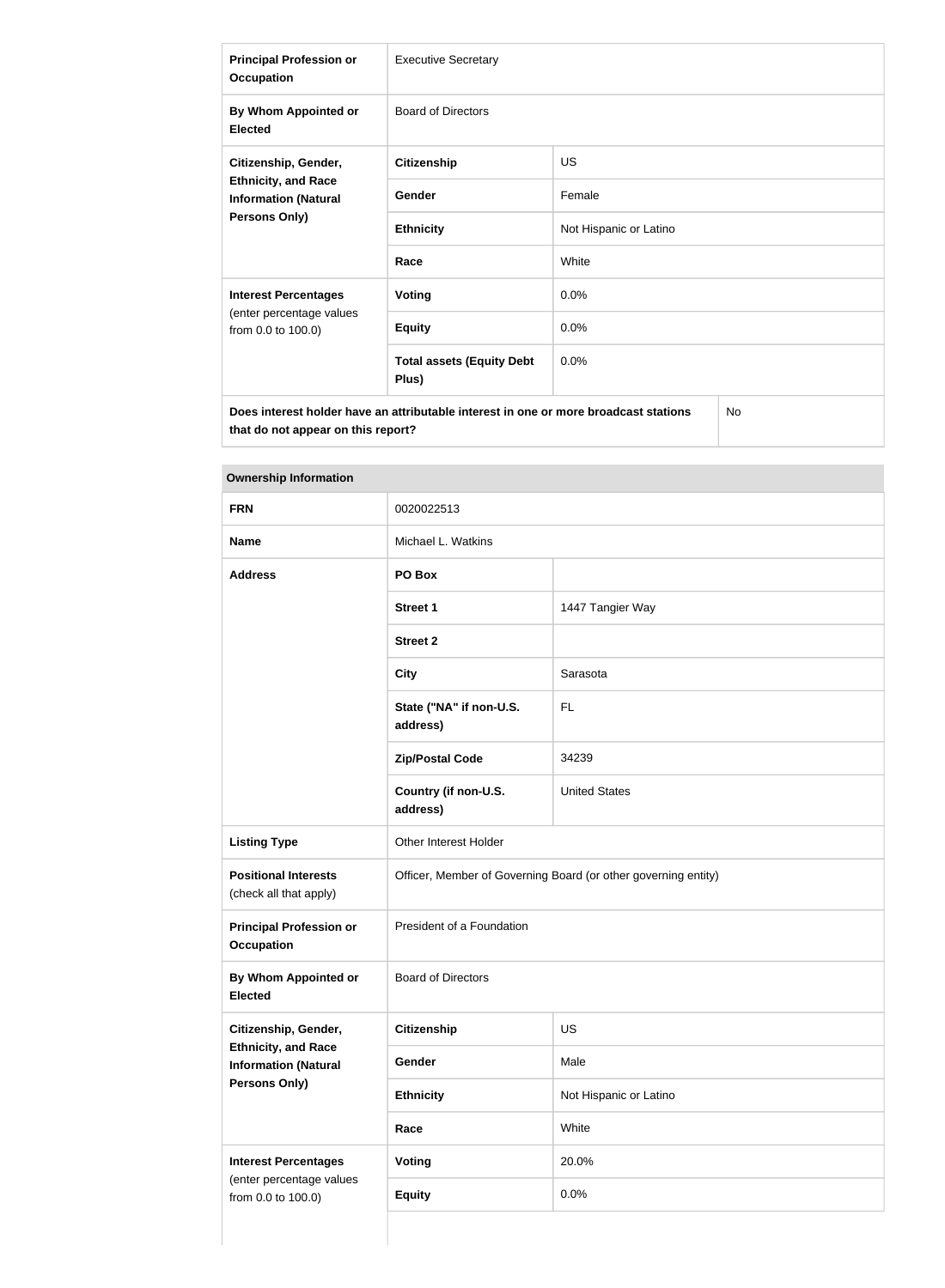|                                                                                      | <b>Total assets (Equity Debt</b><br>Plus) | $0.0\%$ |  |
|--------------------------------------------------------------------------------------|-------------------------------------------|---------|--|
| Does interest holder have an attributable interest in one or more broadcast stations |                                           | No      |  |

| that do not appear on this report? |  |  |  |  |
|------------------------------------|--|--|--|--|
|------------------------------------|--|--|--|--|

| <b>Ownership Information</b>                                                                                                     |                                                                |                        |  |
|----------------------------------------------------------------------------------------------------------------------------------|----------------------------------------------------------------|------------------------|--|
| <b>FRN</b>                                                                                                                       | 9990053887                                                     |                        |  |
| <b>Name</b>                                                                                                                      | Lee Freeman                                                    |                        |  |
| <b>Address</b>                                                                                                                   | PO Box                                                         |                        |  |
|                                                                                                                                  | <b>Street 1</b>                                                | 1958 Monroe Drive, NE  |  |
|                                                                                                                                  | <b>Street 2</b>                                                |                        |  |
|                                                                                                                                  | <b>City</b>                                                    | Atlanta                |  |
|                                                                                                                                  | State ("NA" if non-U.S.<br>address)                            | GA                     |  |
|                                                                                                                                  | <b>Zip/Postal Code</b>                                         | 30324                  |  |
|                                                                                                                                  | Country (if non-U.S.<br>address)                               | <b>United States</b>   |  |
| <b>Listing Type</b>                                                                                                              | <b>Other Interest Holder</b>                                   |                        |  |
| <b>Positional Interests</b><br>(check all that apply)                                                                            | Officer, Member of Governing Board (or other governing entity) |                        |  |
| <b>Principal Profession or</b><br><b>Occupation</b>                                                                              | Vice President of Property Management Company                  |                        |  |
| By Whom Appointed or<br><b>Elected</b>                                                                                           | <b>Board of Directors</b>                                      |                        |  |
| Citizenship, Gender,                                                                                                             | <b>Citizenship</b>                                             | US                     |  |
| <b>Ethnicity, and Race</b><br><b>Information (Natural</b>                                                                        | Gender                                                         | Male                   |  |
| Persons Only)                                                                                                                    | <b>Ethnicity</b>                                               | Not Hispanic or Latino |  |
|                                                                                                                                  | Race                                                           | White                  |  |
| <b>Interest Percentages</b>                                                                                                      | <b>Voting</b>                                                  | 20.0%                  |  |
| (enter percentage values<br>from 0.0 to 100.0)                                                                                   | <b>Equity</b>                                                  | 0.0%                   |  |
|                                                                                                                                  | <b>Total assets (Equity Debt</b><br>Plus)                      | 0.0%                   |  |
| Does interest holder have an attributable interest in one or more broadcast stations<br>No<br>that do not appear on this report? |                                                                |                        |  |

| <b>Ownership Information</b> |                 |                        |
|------------------------------|-----------------|------------------------|
| <b>FRN</b>                   | 9990053895      |                        |
| <b>Name</b>                  | Dan McBride     |                        |
| <b>Address</b>               | PO Box          |                        |
|                              | <b>Street 1</b> | 2459 Laurel Glen Drive |
|                              | <b>Street 2</b> |                        |
|                              |                 |                        |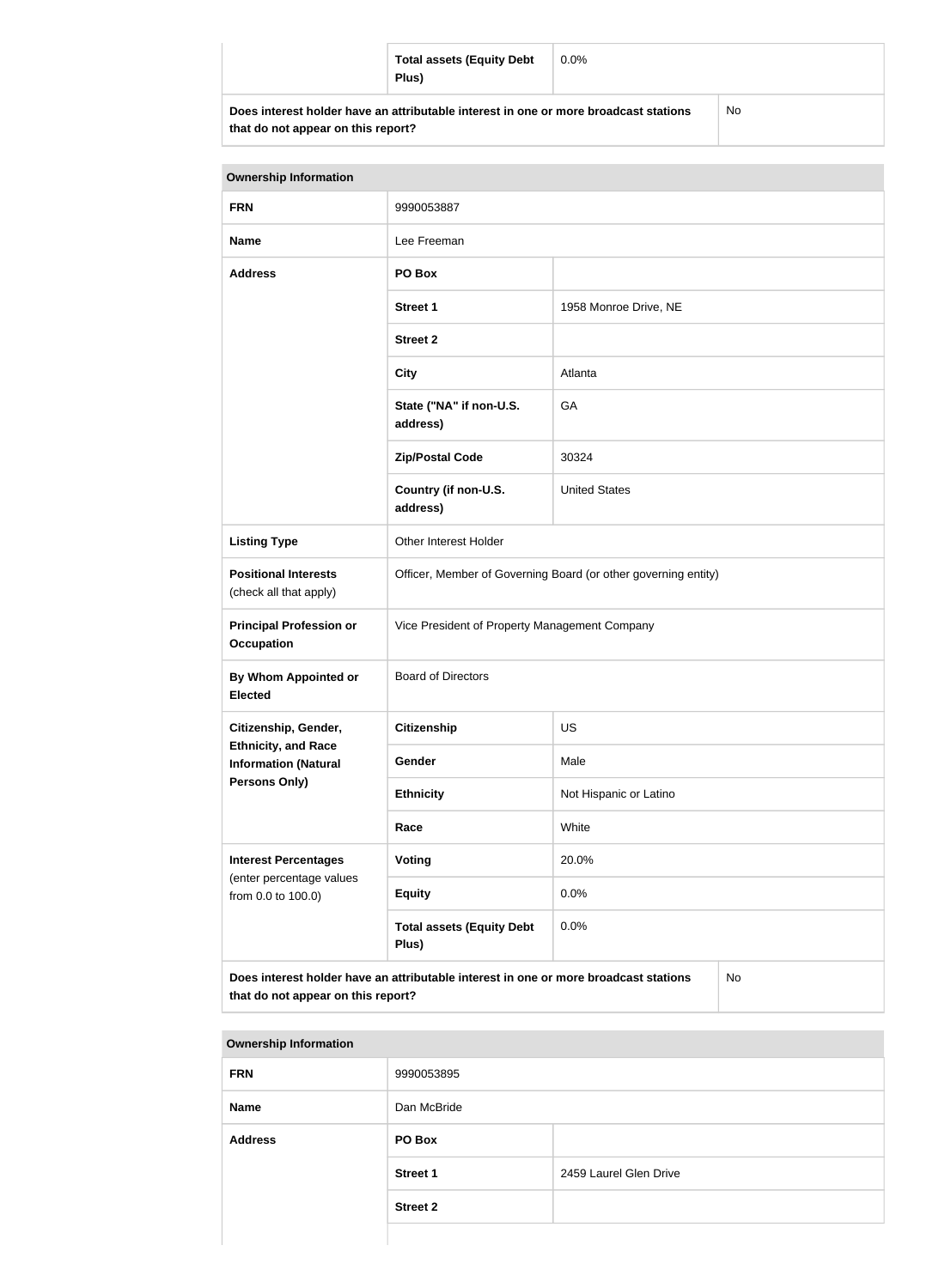|                                                                                                                                  | <b>City</b>                                                    | Lakeland               |  |
|----------------------------------------------------------------------------------------------------------------------------------|----------------------------------------------------------------|------------------------|--|
|                                                                                                                                  | State ("NA" if non-U.S.<br>address)                            | <b>FL</b>              |  |
|                                                                                                                                  | <b>Zip/Postal Code</b>                                         | 33803                  |  |
|                                                                                                                                  | Country (if non-U.S.<br>address)                               | <b>United States</b>   |  |
| <b>Listing Type</b>                                                                                                              | Other Interest Holder                                          |                        |  |
| <b>Positional Interests</b><br>(check all that apply)                                                                            | Officer, Member of Governing Board (or other governing entity) |                        |  |
| <b>Principal Profession or</b><br><b>Occupation</b>                                                                              | <b>Executive Pastor</b>                                        |                        |  |
| By Whom Appointed or<br><b>Elected</b>                                                                                           | <b>Board of Directors</b>                                      |                        |  |
| Citizenship, Gender,<br><b>Ethnicity, and Race</b><br><b>Information (Natural</b>                                                | <b>Citizenship</b>                                             | <b>US</b>              |  |
|                                                                                                                                  | Gender                                                         | Male                   |  |
| Persons Only)                                                                                                                    | <b>Ethnicity</b>                                               | Not Hispanic or Latino |  |
|                                                                                                                                  | Race                                                           | White                  |  |
| <b>Interest Percentages</b>                                                                                                      | <b>Voting</b>                                                  | 20.0%                  |  |
| (enter percentage values<br>from 0.0 to 100.0)                                                                                   | <b>Equity</b>                                                  | 0.0%                   |  |
|                                                                                                                                  | <b>Total assets (Equity Debt</b><br>Plus)                      | 0.0%                   |  |
| Does interest holder have an attributable interest in one or more broadcast stations<br>No<br>that do not appear on this report? |                                                                |                        |  |

| <b>Ownership Information</b>                          |                                                       |                      |
|-------------------------------------------------------|-------------------------------------------------------|----------------------|
| <b>FRN</b>                                            | 9990053903                                            |                      |
| <b>Name</b>                                           | Larry Maxwell                                         |                      |
| <b>Address</b>                                        | PO Box                                                |                      |
|                                                       | <b>Street 1</b>                                       | 2315 Nevada Rd       |
|                                                       | <b>Street 2</b>                                       |                      |
|                                                       | <b>City</b>                                           | Lakeland             |
|                                                       | State ("NA" if non-U.S.<br>address)                   | FL                   |
|                                                       | <b>Zip/Postal Code</b>                                | 33803                |
|                                                       | Country (if non-U.S.<br>address)                      | <b>United States</b> |
| <b>Listing Type</b>                                   | Other Interest Holder                                 |                      |
| <b>Positional Interests</b><br>(check all that apply) | Member of Governing Board (or other governing entity) |                      |
| <b>Principal Profession or</b><br><b>Occupation</b>   | <b>Business Owner-Developer</b>                       |                      |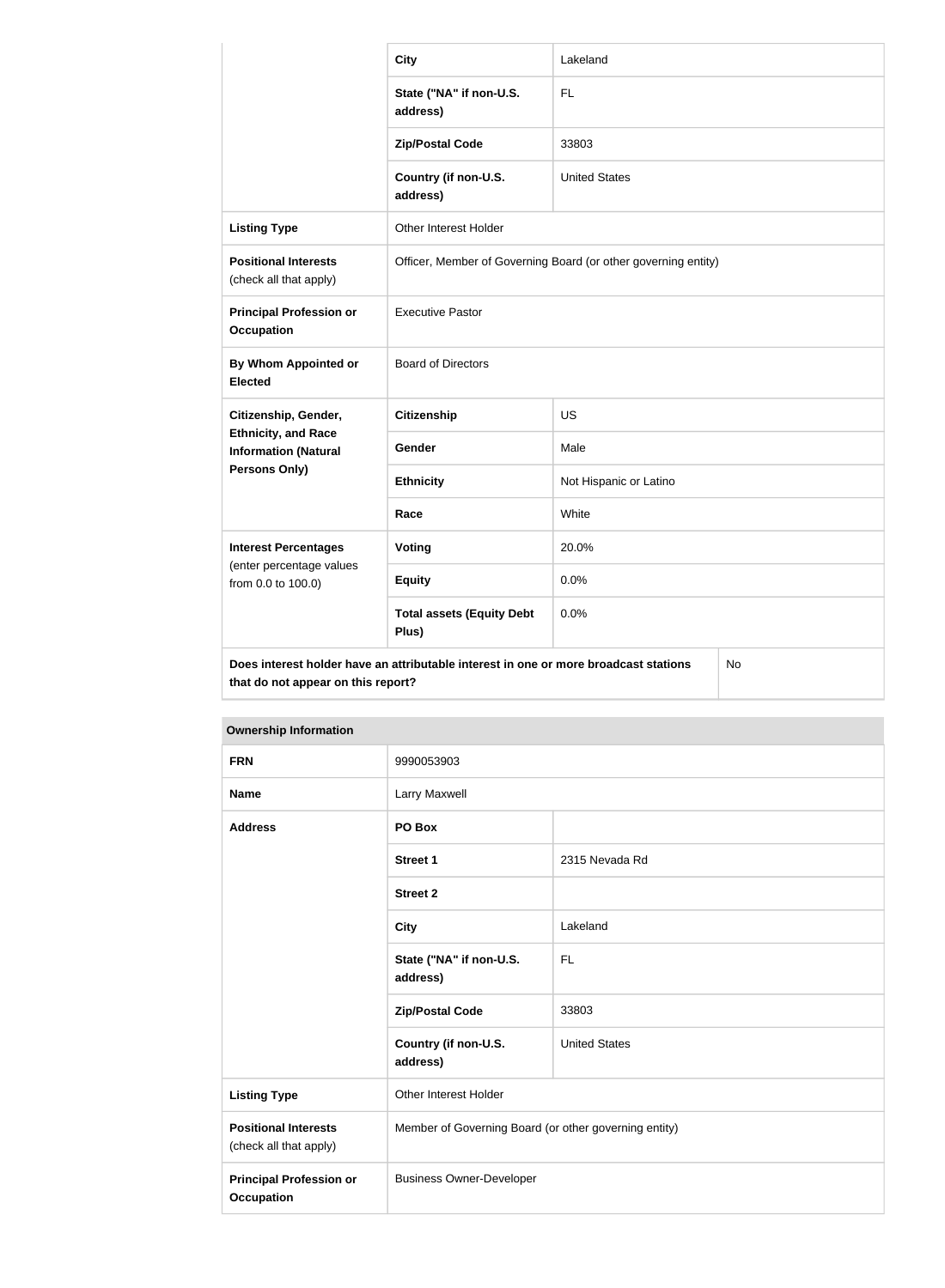| By Whom Appointed or<br><b>Elected</b>                                                                                                  | <b>Board of Directors</b>                 |                        |  |  |  |
|-----------------------------------------------------------------------------------------------------------------------------------------|-------------------------------------------|------------------------|--|--|--|
| Citizenship, Gender,                                                                                                                    | <b>Citizenship</b>                        | <b>US</b>              |  |  |  |
| <b>Ethnicity, and Race</b><br><b>Information (Natural</b><br>Persons Only)                                                              | Gender                                    | Male                   |  |  |  |
|                                                                                                                                         | <b>Ethnicity</b>                          | Not Hispanic or Latino |  |  |  |
|                                                                                                                                         | Race                                      | White                  |  |  |  |
| <b>Interest Percentages</b>                                                                                                             | <b>Voting</b>                             | 20.0%                  |  |  |  |
| (enter percentage values<br>from 0.0 to 100.0)                                                                                          | <b>Equity</b>                             | 0.0%                   |  |  |  |
|                                                                                                                                         | <b>Total assets (Equity Debt</b><br>Plus) | 0.0%                   |  |  |  |
| Does interest holder have an attributable interest in one or more broadcast stations<br><b>No</b><br>that do not appear on this report? |                                           |                        |  |  |  |

| (b) Respondent certifies that any interests, including equity, financial, or voting | <b>Yes</b> |
|-------------------------------------------------------------------------------------|------------|
| interests, not reported in this filing are non-attributable.                        |            |
| If "No," submit as an exhibit an explanation.                                       |            |

| (c) Is Respondent seeking an attribution exemption for any officer or director with<br>duties wholly unrelated to the Licensee(s)?                                                                                             | No. |
|--------------------------------------------------------------------------------------------------------------------------------------------------------------------------------------------------------------------------------|-----|
| If "Yes," complete the information in the required fields and submit an Exhibit fully describing<br>that individual's duties and responsibilities, and explaining why that individual should not be<br>attributed an interest. |     |

### **3. Organizational Chart (Licensees Only)**

**Certification**

Attach a flowchart or similar document showing the Licensee's vertical ownership structure including the Licensee and all entities that have attributable interests in the Licensee. Licensees with a single parent entity may provide a brief explanatory textual Exhibit in lieu of a flowchart or similar document. Licensees without parent entities should so indicate in a textual Exhibit.

**Non-Licensee Respondents should select "N/A" in response to this question.**

Licensee has no parent entity.

### **Section III - Certification**

| <b>Section</b>                  | Question                           | <b>Response</b> |
|---------------------------------|------------------------------------|-----------------|
| <b>Authorized Party to Sign</b> | <b>WILLFUL FALSE STATEMENTS ON</b> |                 |
|                                 | THIS FORM ARE PUNISHABLE BY        |                 |
|                                 | FINE AND/OR IMPRISONMENT (U.S.     |                 |
|                                 | CODE, TITLE 18, SECTION 1001), AND |                 |
|                                 | OR REVOCATION OF ANY STATION       |                 |
|                                 | LICENSE -- OR CONSTRUCTION         |                 |
|                                 | PERMIT (U.S. CODE, TITLE 47,       |                 |
|                                 | SECTION 312(a)(1)), AND/OR         |                 |
|                                 | FORFEITURE (U.S. CODE, TITLE 47,   |                 |
|                                 | SECTION 503).                      |                 |